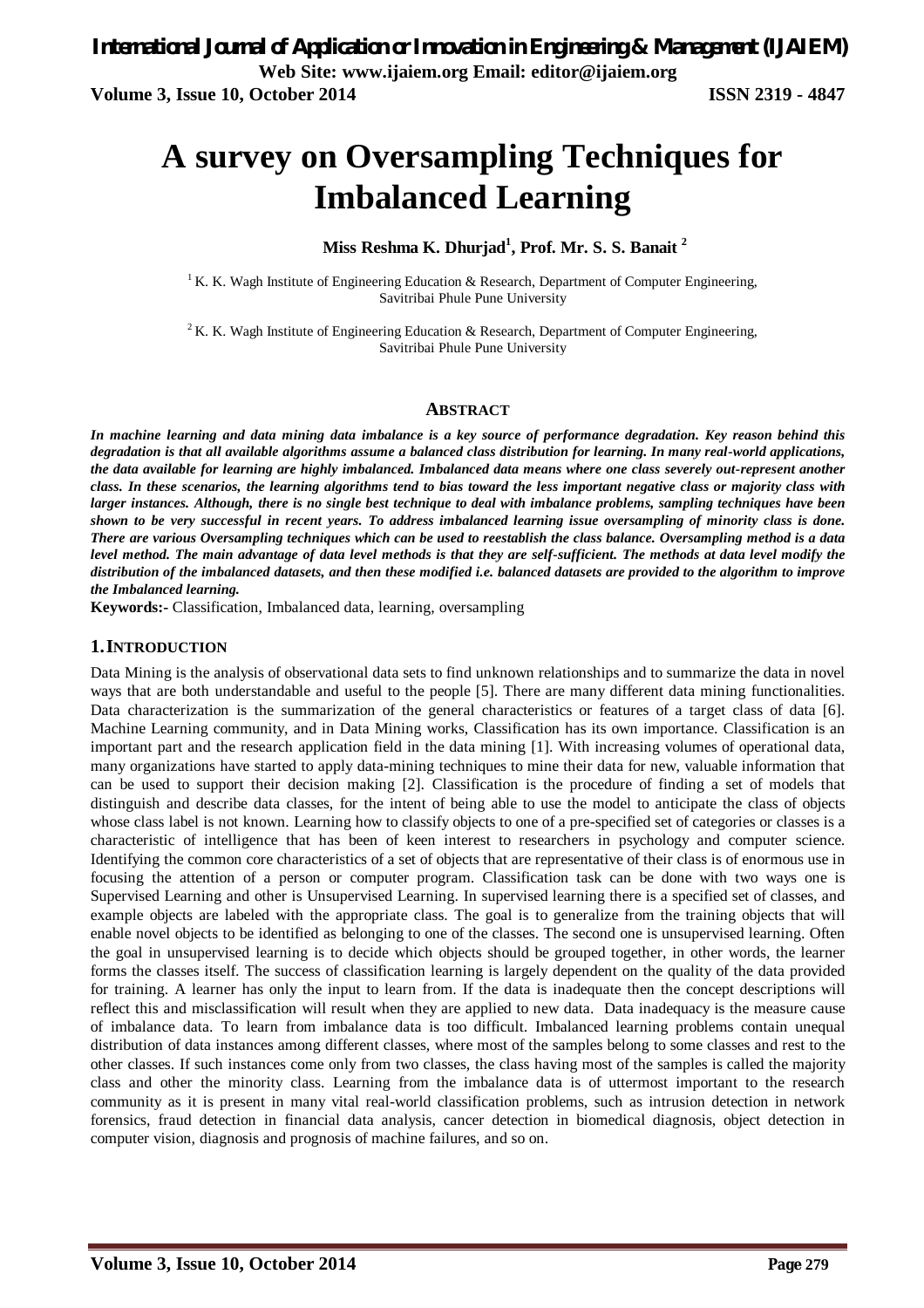# *International Journal of Application or Innovation in Engineering & Management (IJAIEM)*

**Web Site: www.ijaiem.org Email: editor@ijaiem.org**

**Volume 3, Issue 10, October 2014 ISSN 2319 - 4847**

# **2.PROBLEM OF IMBALANCED DATASETS**

Imbalanced datasets means a dataset whose classification categories are not equally represented. The level of imbalance can be as large as 1:99[10]. It is notable that class imbalance is emerging as an crucial issue in designing classifiers [11], [12], [13]. Furthermore, the class with the few number of instances is usually the class of interest for the purpose of learning task [14]. This problem is of great interest because it turns up in many real-world classification problems, such as remote-sensing, pollution detection, risk management, fraud detection [18], and especially medical diagnosis [19]–[22]. For example, in case of earthquakes the known instances are rare but certainly of greater interest for earthquake prediction than the ample normal instances. In such situations positive class instances are sparsely distributed and negative class instances are densely distributed. In these scenarios, the learning algorithms tend to bias toward the less important negative class with larger instances.

## **3.TECHNIQUES TO DEAL WITH IMBALANCED DATASETS LEARNING:**

Imbalanced datasets learning issue can be solve with two ways first is data level [3],[4],[7],[8],[9],[15] and the second one algorithmic levels [16],[17]. The techniques at data level alter the distribution of the instances in imbalanced data sets, and then it is given to the learner. The techniques at the algorithm level alter the present data mining algorithms or put up new algorithms to solve the imbalance problem. They enforce emphasis on the minority class by manipulating and incorporating learning parameters such as data-space weighting, class-dependent cost matrix, and receiver operating characteristics (ROC) threshold into conventional learning paradigms. The main advantage of data level methods is that they are self-sufficient. In this paper, we are laying more stress to study a data level oversampling methods for solving the class imbalance problem. To address imbalanced learning issue oversampling of minority class is done. To solve imbalanced learning issue, various oversampling methods were proposed like SMOTE [3], Borderline-SMOTE [8], ADASYN [9] SPO [24], INOS [25], DataBoost [23], so that a class balance is re-establish. Then the classifier is learn from the balanced dataset. This will definitely improve the efficiency of classification learning.

# **4.DATA LEVEL OVERSAMPLING TECHNIQUES FOR DATA BALANCING**

In this section, an overview of oversampling techniques is provided. The objective of this survey is to clearly understand the Oversampling techniques to balance the distribution of data instances in the datasets. In year 2002 N.V. Chawla et al. proposed "SMOTE: Synthetic Minority Over-Sampling Technique". This work shows that a combination of method under sampling the majority class and oversampling the minority class can accomplish better classifier performance than only under sampling the majority class. Their method of oversampling the minority class includes creating synthetic minority class instances. SMOTE provides a new approach to oversampling. SMOTE and under-sampling in combination achieves better performance than plain under-sampling. The machine learning community has deal with the problem of class imbalance in two ways. First one is to assign unique costs to training instances. The second one is to resample the dataset, either by oversampling the minority class or under sampling the majority class. Authors approach combines under sampling of the majority class with a particular form of oversampling the minority class. SMOTE forces focused learning and introduce a bias towards the minority class. SMOTE classifier achieves better performance than Under-sampling classifier. SMOTE provides more related minority class instances to learn from, thus permit a one to carve broader decision areas, resulting in more coverage of the minority class. The SMOTE algorithm also has its drawbacks, including over generalization and variance. In the SMOTE algorithm, the issue of over generalization is mainly focused to the way in which it creates synthetic instances. Specifically, SMOTE gives the same number of synthetic data instances for each original minority instance and does so without consideration to neighboring instances, which enhances the occurrence of overlapping between classes. Various adaptive sampling techniques have been proposed to get over this limitation; some major methods includes the Borderline-SMOTE and Adaptive Synthetic Sampling (ADA- SYN) algorithms. Based on SMOTE method H. Han, W.Y. Wang et al.[8] were proposed two novel minority oversampling techniques, borderline-SMOTE1 and borderline-SMOTE2. In this only the minority instances near the borderline are oversampled. For the minority class, experiments show that borderline-SMOTE approach achieve better performance than SMOTE and random over-sampling methods. In order to achieve better prediction performance, most of the classification techniques attempt to learn the borderline of class as precisely as possible in the training process. The instances on the borderline and the ones nearby are more likely to be not categorized properly than the ones farthest from the borderline, and therefore more vital for classification. Based on the above discussion, those instances far from the borderline may contribute little to classification. Authors thus present two new minority oversampling techniques, borderline-SMOTE1 and borderline-SMOTE2. These techniques only oversampled borderline instances of the minority class. Their methods are different from the existing oversampling methods in which all the minority instances are oversampled. These methods are based on Synthetic Minority Oversampling method. SMOTE generates synthetic minority instances to oversample the minority class. For every minority instance, its *k* nearest neighbors of the each class are work out, then some instances are randomly chosen from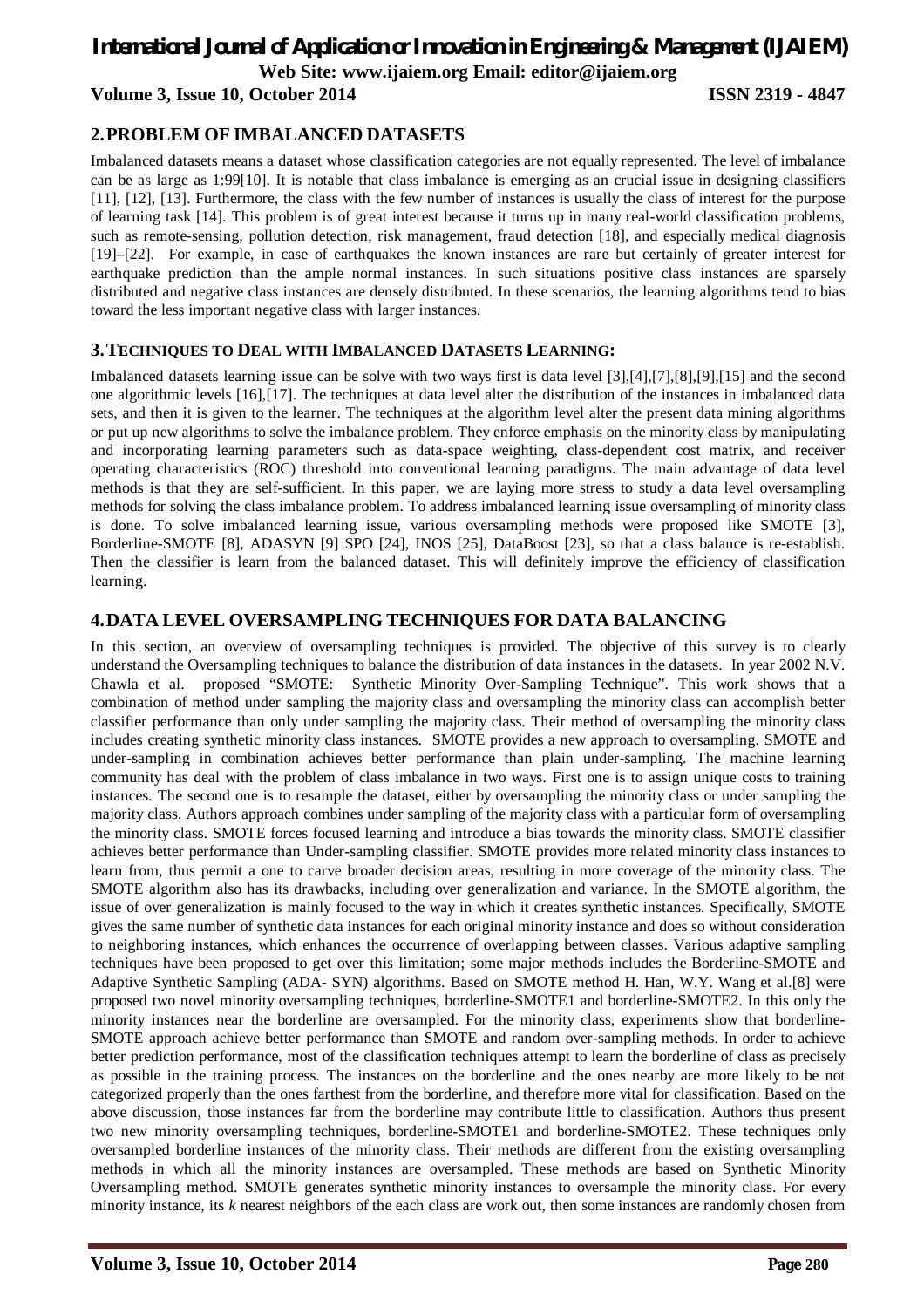# *International Journal of Application or Innovation in Engineering & Management (IJAIEM)* **Web Site: www.ijaiem.org Email: editor@ijaiem.org Volume 3, Issue 10, October 2014 ISSN 2319 - 4847**

them according to the oversampling rate. After that, new synthetic instances are produce along the line between the minority instances and it's selected nearest neighbors. Not like the existing oversampling methods, these methods only oversample or strengthen the borderline minority instances. First, they find out the border line minority instances; then, synthetic instances are produce from them and added to the training set. Suppose that the training set is *T*, the minority class is *P* and the majority class is *N*, and

#### $P = \{p1, p2, ..., p, pnum\}, N = \{n1, n2, ..., n, nnum\}$

where pnum and nnum are the minority and majority instances. In year 2008, ADASYN Approach for Imbalanced Learning is proposed by Haibo He et al.[9]. They have presented a new adaptive synthetic sampling technique for learning from imbalanced datasets. The necessary idea of this method is to use a weighted distribution for minority class instances according to the level of difficulty in learning, in which more synthetic samples is produce for minority class instances that are difficult to learn as compared to those minority instances that are not difficult to learn. ADASYN technique increase learning performance in two ways: (a) adaptively shift the classification decision boundary toward the hard to learn instances. (b) reducing the bias which is introduced by the class imbalance. They focus on the two-class classification problem for imbalanced data sets, a topic of major focus in recent research activities in the research community. ADASYN is based on the idea of adaptively generating minority data instances according to their distributions: more synthetic samples is generated for minority class instances that are difficult to learn compared to those minority instances that are easier to learn. The ADASYN method can not only reduce the learning bias introduced by the original imbalance data distribution, but can also adaptively shift the decision boundary to focus on those difficult to learn instances. The major objective here is to - reducing the bias and adaptively learning. Based on the original data distribution, ADASYN can adaptively generate synthetic data instances for the minority class to reduce the bias introduced by the imbalanced data distribution. Furthermore, ADASYN can also autonomously shift the classifier decision boundary to be more focused on those difficult to learn instances, therefore improving learning performance. These two objectives are accomplished by a dynamic adjustment of weights and an adaptive learning procedure according to data distributions. In year 2004,Hongyu Guo et al.[23] have proposed DataBoost-IM method which generates the features of the synthetic instances individually. Databoost generates each feature value based on Gaussian distribution within an empirical range [min, max]. In this work, they have described a new technique that combines an ensemble-based learning algorithm, and boosting with data generation to increase the estimation power of classifiers against imbalanced datasets including two classes. In the DataBoost-IM technique, difficult instances from both the classes are identified during execution of the algorithm. Subsequently, the difficult instances are used to separately generate synthetic instances for both the classes. The synthetic samples are then added to the training set, and the class distribution and the weights of the various classes in the new training set are rebalanced. In this work, they discuss a new technique for learning from imbalanced data sets, DataBoost-IM, that combines boosting procedures and data generation to increase the predictive accuracies of both the majority and minority classes, without forgoing one of the two classes. That is, the aim of this approach is to ensure that the resultant predictive accuracies of both classes are high. This approach differs from prior work in the following ways. Firstly, they separately identify hard instances from, and generate synthetic instances for both the classes. Secondly, they generate synthetic instances with bias information toward the hard instances on which the next component classifier in the boosting procedures needs to focus. That is, they provide additional knowledge for the majority as well as the minority classes and thus prevent boosting over- emphasizing the hard instances. Thirdly, the class frequencies in the new training set are rebalanced to make easier the learning algorithm's bias toward the majority class. Rebalancing thus involves the utilization of a reduced number of instances from the majority and minority classes to ensure that both classes are represented during training. Fourthly, the total weights of the various classes in the new training set are rebalanced to force the boosting algorithm to focus on not only the hard instances, but also the minority class instances. In this way, this work focused on improving the predictions of both the minority and majority classes. In recently 2014, Sukarna Barua et al. suggested MWMOTE algorithm for imbalanced Data Set Learning[26]. This work identifies that most of the existing oversampling techniques may generate the wrong synthetic minority instances in some scenarios and make learning tasks difficult. To this end, a novel technique, called Majority Weighted Minority Oversampling method, have presented for efficiently handling imbalanced learning issue. MWMOTE first identifies the hard-to-learn minority class samples and assigns them weights according to their Euclidian distance from the nearest majority class instance. It then generates the synthetic instances from the weighted informative minority class instances using a clustering method. This is done in such a manner that all the generated instances lie inside some minority class cluster. Some of the most popular approaches to deal with imbalanced learning problems are based on the synthetic oversampling methods [3], [8], [9]. In this work, authors illustrate that in some scenarios many of these methods become inappropriate and fail to generate the useful synthetic minority class instances. In this respect, they propose a new synthetic oversampling method, i.e., Majority Weighted Minority Oversampling Technique (MWMOTE), whose goal is to alleviate the problems of imbalanced learning and generate the useful synthetic minority class instances. The essences of the proposed method are: 1) selection of an appropriate subset of the original minority class instances, 2) assigning weights to the selected instances according to their importance in the data, and 3) using a clustering approach for generating the useful synthetic minority class instances. In 2011, Structure Preserving Oversampling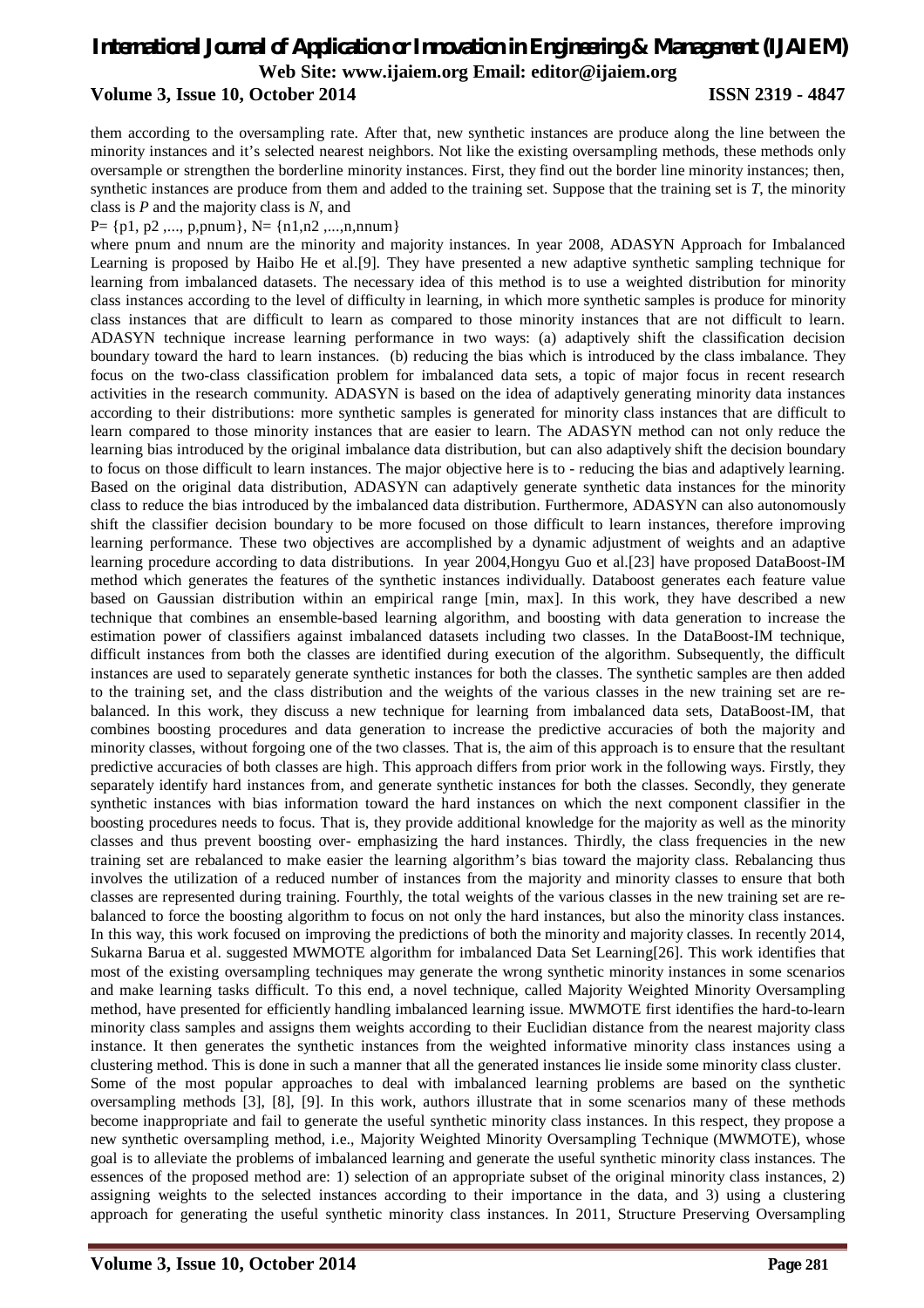# *International Journal of Application or Innovation in Engineering & Management (IJAIEM)* **Web Site: www.ijaiem.org Email: editor@ijaiem.org Volume 3, Issue 10, October 2014 ISSN 2319 - 4847**

technique for Imbalanced Time Series Classification have proposed by Hong Cao et al.[24]. This work presented a novel structure preserving oversampling technique for categorizing imbalanced time series data. This method generates synthetic minority instances based on multivariate Gaussian distribution by regularizing the unreliable Eigen spectrum and forecasting the covariance structure of the minority class. By creating variances in the trivial Eigen feature dimensions and maintaining the covariance structure, the synthetic instances spread out effectively into the void region in the data space and it is not closely bind with existing minority class instances. Many real-world learning applications in a wide range of domains, such as entertainment, network security, finance, aerospace, and medicine, involve time series data. A time series instance is an ordered set of real-valued variables that are extracted on a continuous signal, which can be either in the time or spatial domain. Due to its sequential nature, variables that are close in a time series are often highly correlated. One of the best- known learning methods for time series classification is the one nearest neighbor (1NN) classifier with dynamic time warping (DTW). The distance between two instances, known as warping distance, is computed by searching for the optimal mapping path to align the two time series sequences. The classification of a test sample is then based on the top one nearest training neighbor. Imbalanced time series classifications are difficult because of its high data dimensionality and inter-variable correlation. Though oversampling is effective for rebalancing the class balance, but still, it has not been sufficiently explored for imbalanced time series classification due to the complexity of the problem. To achieve the oversampling in general, two existing approaches can be adopted. The first approach interpolates between selected positive samples and their random positive nearest neighbors for generating the synthetic samples. Well-known oversampling methods that adopt this approach are SMOTE [3], Borderline-SMOTE [8] and ADASYN [9] as discussed earlier. The second oversampling approach is to generate the features of the synthetic instances individually. A major method is DataBoost, which generates each feature based on Gaussian distribution within an empirical range [min, max] as seen earlier. These two approaches have been shown to work fairly well for various imbalanced non-time series classification datasets. However, according to author's opinion they may not be enough for oversampling largely imbalanced time series datasets. The adjacent variables in the time series are usually not independent but highly correlated. The random data variances introduced by both traditional oversampling approaches will weaken or even destroy the inherent correlation structures in the original time series data, resulting in non-representative synthetic training instances with excessive noise that confuse the learning. As such, Hong Cao et al. proposed a new structure preserving oversampling method for a binary time series classification task. This method is designed to preserve the covariance structure in the training time series data by operating in the corresponding Eigen spectrum in two subspaces, a reliable subspace and a unreliable subspace, as follows: 1) The synthetic instances are generated by forecasting and maintaining the main covariance structure in the reliable Eigen subspace; 2) A regularization procedure is further employed to understand and fix the unreliable Eigen spectrum. This helps create some buffer variances of the synthetic data in the trivial Eigen subspace to improve the generalization performance on the unseen data. This is the first oversampling technique that preserves the covariance structure in imbalanced learning. In conjunction with Support Vector Machines (SVM), author's show that SPO outperforms other oversampling methods. In recently 2013, Hong Cao et al. suggested Integrated Oversampling (INOS) for Imbalanced Time series Classification [25]. They focused on the problem of Imbalanced learning issue. To address this issue they introduce a new technique of oversampling i.e., Integrated Oversampling technique. They have noted that, the interpolation based approach work well with imbalanced learning issue, but the problem with that is, they are not sufficient for the task of oversampling highly imbalanced time series data sets.



Figure. 1. Block diagram of the integrated oversampling framework.

Hong Cao et al. designed an Integrated Oversampling (INOS) Technique with two objectives in mind: One is to preserve the regularized Eigen covariance structure which can be estimated using the limited positive time series instances, and the other is to be able to provide enough emphasis on the key minority instances with the remaining oversampling capacity. For the first objective, a new enhanced structure preserving oversampling (ESPO) has proposed. ESPO performs oversampling in the transformed signal space in the following steps:

- a) Generating the synthetic instances by estimating and maintaining the main covariance structure in the reliable Eigen subspace;
- b) Inferring and fixing the unreliable Eigen spectrum, this is insufficiently estimated due to the limited number of positive instances, using a regularization procedure.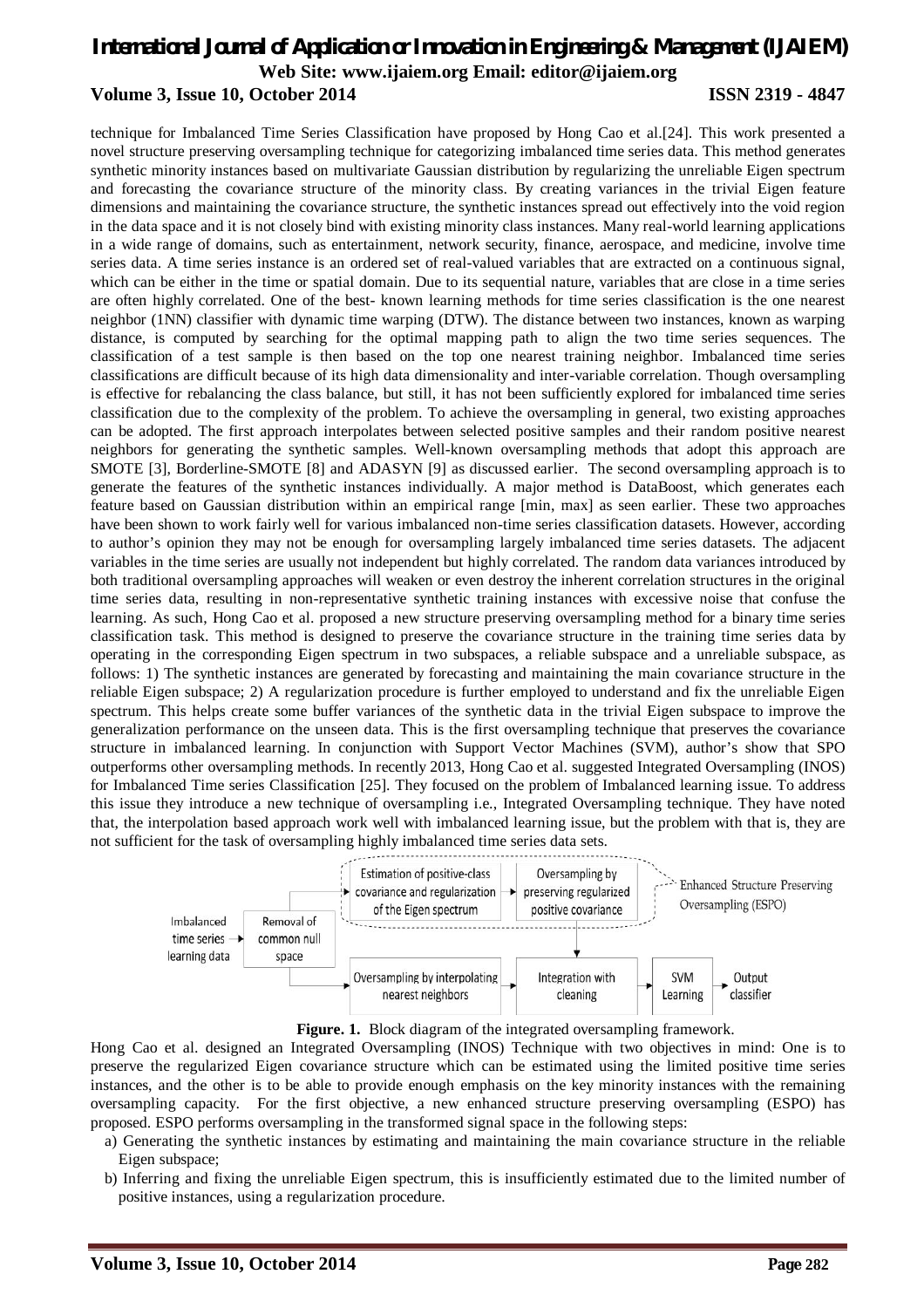# *International Journal of Application or Innovation in Engineering & Management (IJAIEM)* **Web Site: www.ijaiem.org Email: editor@ijaiem.org Volume 3, Issue 10, October 2014 ISSN 2319 - 4847**

For the second objective, they use an interpolation based method to generate a small percentage of synthetic instances so as to emphasize on the border set of existing instances, which are critical for building accurate classifiers in the subsequent steps.For evaluation, INOS with support-vector machines (SVM) classification is used as shown in block diagram of INOS in Figure1. Compared with previous SPO work, the current proposed INOS technique differs and performs better in the following aspects: a) the oversampling is performed in the signal space with improved efficiency and no risk of artificially introducing variances in the common null space.

- b) The cleaning mechanism is redesigned to remove the "noise links" or pairs of positive and negative instances on the classification border with good efficiency.
- c) A small percentage of oversampling capacity for protective interpolation-based oversampling on the positive-class boundary is reserved, which produces better classification performance.

# **5.CONCLUSION AND FUTURE WORK**

In this paper, the state of the art methodologies to deal with class imbalance learning problem has been reviewed. The imbalanced learning problem for time series classification is much more daunting than typical imbalanced classification problems because of its high dimensionality. Very often, the number of available samples in the minority class is few as compared with the dimensionality. The inherent data complexity of time series classification suggests that it is sensible to address the imbalance problem at the data level using oversampling, as oversampling has been found to be effective for reestablishing the class balance at the data level for generic imbalanced classification problems. To solve this problem the INOS approach performs well for imbalanced time series classification. By examining the characteristics of various time series data sets a meta-learning algorithm can be developed that estimates the best classification methodologies.

# **REFERENCES**

- [1] Juanli Hu, Jiabin Deng, Mingxiang Sui, A New Approach for Decision Tree Based on Principal Component Analysis, Proceedings of Conference on Computational Intelligence and Software Engineering, page no:1-4, 2009.
- [2] Huimin Zhao and Atish P. Sinha, An Efficient Algorithm for Generating Generalized Decision Forests, IEEE Transactions on Systems, Man, and Cybernetics —Part A : Systems and Humans, VOL. 35, NO. 5, Page no: 287- 299, Septmember 2005.
- [3] N.V. Chawla, K.W. Bowyer, L.O. Hall, and W.P. Kegelmeyer, "SMOTE: Synthetic Minority Over-Sampling Technique,"J. Artificial Intelligence, vol. 16, pp. 321-357, 2002.
- [4] A. Estabrooks, T. Jo, and N. Japkowicz, "A Multiple Resampling Method for Learning from Imbalanced Data Sets," Computational Intelligence, vol. 20, pp. 18-36, 2004.
- [5] David Hand, HeikkiMannila, and Padhraic Smyth. Principles of Data Mining. MIT Press, August 2001.
- [6] Jiawei Han and MichelineKamber. Data Mining: Concepts and Techniques. Morgan Kaufmann, April 2000.
- [7] G.E.A.P.A. Batista, R.C. Prati, and M.C. Monard, "A Study of the Behavior Of Several Methods for Balancing Machine Learning Training Data," ACM SIGKDD Explorations Newsletter, vol. 6, no. 1, pp. 20-29, 2004.
- [8] H. Han, W.Y. Wang, and B.H. Mao, "Borderline-SMOTE: A New Over-Sampling Method in Imbalanced Data Sets Learning," Proc. Int'l Conf. Intelligent Computing, pp. 878-887, 2005.
- [9] H. He, Y. Bai, E.A. Garcia, and S. Li, "ADASYN: Adaptive Synthetic Sampling Approach for Imbalanced Learning," Proc. Int'l Conf. Neural Networks, pp. 1322-1328, 2008.
- [10] J. Wu, S. C. Brubaker, M. D. Mullin, and J. M. Rehg, "Fast asymmetric learning for cascade face detection," IEEE Trans. Pattern Anal. Mach. Intell., vol. 30, no. 3, pp. 369–382, Mar. 2008.
- [11] N. V. Chawla, N. Japkowicz, and A. Kotcz, Eds., Proc. ICML Workshop Learn. Imbalanced Data Sets, 2003.
- [12] N. Japkowicz, Ed., Proc. AAAI Workshop Learn. Imbalanced Data Sets, 2000.\
- [13] G. M.Weiss, "Mining with rarity: A unifying framework," ACM SIGKDD Explor. Newslett., vol. 6, no. 1, pp. 7 19, Jun. 2004.
- [14] N. V. Chawla, N. Japkowicz, and A. Kolcz, Eds., Special Issue Learning Imbalanced Datasets, SIGKDD Explor. Newsl.,vol. 6, no. 1, 2004.
- [15] X.-Y. Liu, J. Wu, and Z.-H. Zhou, "Exploratory Undersampling for Class-Imbalance Learning," IEEE Trans. System, Man and Cybernetics, vol. 39, no. 2, pp. 539-550, Apr. 2009.
- [16] H. He and E.A. Garcia, "Learning from Imbalanced Data," IEEE Trans. Knowledge and Data Eng., vol. 21, no. 9, pp. 1263-1284, Sept. 2009.
- [17] Y. Sun, M.S. Kamel, A.K.C. Wong, and Y. Wang, "Cost-Sensitive Boosting for Classification of Imbalanced Data," Pattern Recognition, vol. 40, no. 12, pp. 3358-3378, Dec. 2007.
- [18] M. A. Mazurowski, P. A. Habas, J. M. Zurada, J. Y. Lo, J. A. Baker, and G. D. Tourassi, "Training neural network classifiers for medical decision making: The effects of imbalanced datasets on classification performance," Neural Netw., vol. 21, no. 2–3, pp. 427–436, 2008.